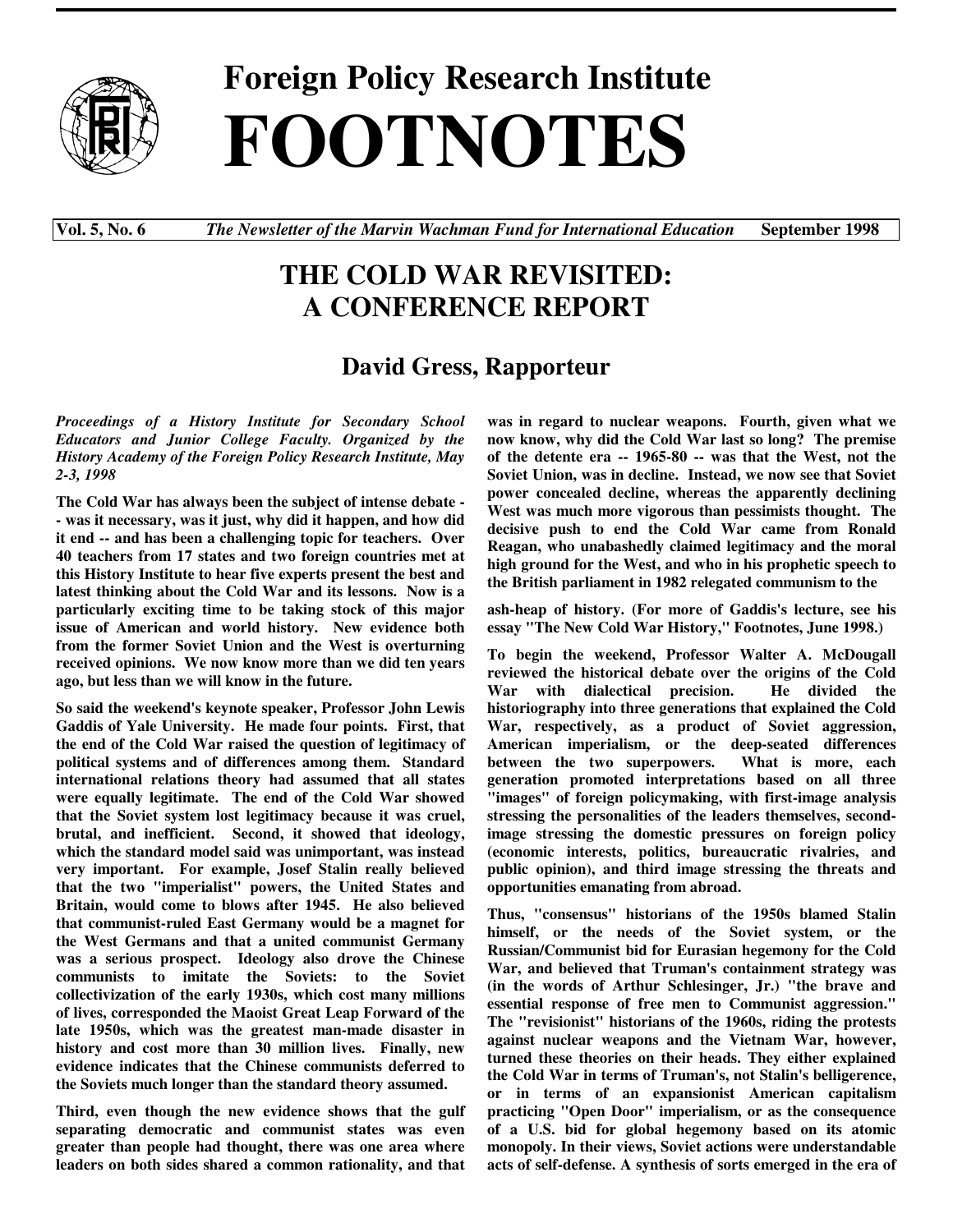**detente in the 1970s when a third generation of scholars took a longer, more objective view. Rather than the Cold War being a great aberration in need of much explanation, it appeared as a wholly natural conflict between two new superpowers whose strategic, ideological, and economic conceptions of world order could not have differed more. Both the U.S. and USSR were, in Vojtech Mastny's phrase, "both victims and accomplices" in the Cold War. To be sure, a fourth phase is now upon us--a post-Cold War rethinking of the late 1940s based on the opening of the Soviet archives and declassification of American documents. But McDougall left it to Professors Trachtenberg and Gaddis to address the latest interpretations, for they are very much at the center of this rethinking. In retrospect, the debates over the origins of the Cold War might well be viewed, as Charles Maier of Harvard once said, as an extension of the Cold War itself. Such is history often driven by politics.**

**Another Penn historian, Marc Trachtenberg, followed Dr. McDougall with an exercise in self-criticism as the highest duty of the historian. The most important thing in research is to discover when you are wrong, because then you have learned something new. Many Cold War historians, according to Professor Trachtenberg, believed that the U.S. never accepted Soviet control of Eastern Europe. But was the U.S. really opposed to this Soviet power? In 1945, Truman predicted, in a document that Trachtenberg had found only recently, that "we'll have a Slav Europe for a long time, and it's not so bad." The basic configuration of Cold War Europe was determined and accepted by the Americans, especially by Truman's secretary of state, James Byrnes, when he accepted the division of Germany into spheres of influence based on where reparations were to be sent. American leaders long felt that they shared a great deal with their Soviet counterparts, and rarely showed any inclination to contest the Soviet domination of Eastern Europe. In 1961, for example, John Kennedy proposed to Nikita Khrushchev that the two should agree to stabilize the geopolitical status quo. Such examples, which the new sources amply confirm, raise the question: If the two sides agreed on so much, why did the Cold War begin and last so long?**

**The basic reason, Dr. Trachtenberg said, was Germany. The Soviets never accepted the idea that the Western powers would have a totally free hand in Western Germany and were furious when the Germans in the late 1950s seemed about to obtain their own nuclear weapons. Eisenhower wanted a Europe able to defend itself; he wanted America to pull out of Europe in the not-too-distant future. And that concept implied that the Europeans, including the Germans, would have to have a nuclear capability under their own control. The conflict came to a head in late 1962, but by 1963 a stable system had more or less taken shape.**

**Professor Mark Kramer of Harvard is one of the scholars who has spent the most time studying the many kinds of new evidence available from behind the former Iron Curtain. One striking discovery is how much the communist leaders put down on paper. Stalin's order to kill the 13,000 or so Polish officers interned in 1939, long suspected but hitherto never proved, has, for example, actually turned up. In Dr. Kramer's view, the Soviets had three main international objectives. The first was to make the Soviet homeland secure from attack, both internally, via the secret police, and** **externally, via a strong army and intercontinental missiles. The second was to establish and preserve the socialist bloc of states. But the Soviet commitment to defend the bloc was not completely consistent, and this has surprised many. In 1962, Khrushchev was not prepared to use nuclear weapons to defend Castro in Cuba, though most historians have assumed until now that he was. In 1981, the Polish leader Jaruzelski asked the Soviets to guarantee military support if his own state of emergency, imposed to suppress the democratic trade union movement Solidarity, should fail; the Soviets refused to issue such a guarantee. The Soviets' third objective, finally, was to expand Soviet power whenever they safely could. Again, this was not done as consistently as some have supposed. Until the 1970s, the Soviets had limited power projection capabilities. Another point that emerges from the new sources is how ideology remained crucial, more so than many had assumed.**

**On Sunday morning, Dr. Harvey Sicherman, a former aide to three U.S. secretaries of state and now president of FPRI, provided an analysis of the Cold War's end from the perspective of a policymaker. He focused on German unification and on the years 1989-91 and confirmed that the Cold War was a Russian story from beginning to end and that Germany was the vital bone of contention. The unfolding events of 1989-91 yield three lessons. One, no one foresaw the end. Two, the end was in fact quite dangerous; at the end of 1989 there was a real danger of war in Central Europe. Three, the Bush administration displayed good tactics in managing the transition to a united Germany but expected the superpower rivalry to remain the same and therefore had no vision for the next stage.**

**The Bush administration, unlike that of Reagan, believed in caution and reassurance rather than in rhetoric and grand gestures. To Bush and his staff, the main threat in 1989 was "Gorbymania," Gorbachev's amazing popularity in the West which was not, in their view, matched by deeds: Soviet actions continued to be aggressive and hostile. The danger of Gorbymania was that many Western leaders, such as the West German foreign minister, Genscher, believed that Gorbachev was for real. Gorbachev spoke of a common European home; such a slogan appealed to neutralists in western Europe because it meant a Europe including the Soviets but without the Americans. To counter this slogan, the Bush administration spoke of "Europe whole and free" while reassuring the Soviets that the U.S. was not interested in destabilizing the USSR.**

**Gorbachev wanted little Gorbachevs in the republics and satellite states of the USSR, but found himself dealing with little Stalins instead. In October 1989, he stated that the Soviet Army would not protect the East German Honecker regime. The regime's successor opened the Berlin Wall, by accident, in November 1989. Very soon, East Germany was losing essential personnel, and the West German chancellor, Kohl, had proposed a ten-point plan for German reunification. The British and French governments were negotiating with Gorbachev on how to stop this. Here, the Bush administration reached its finest hour when it proposed the "two plus four" solution. The two Germanies would meet with the four World War II powers (the U.S., the USSR, Britain, and France) to negotiate German unification. Thus, invoking the Four Powers would not threaten German**